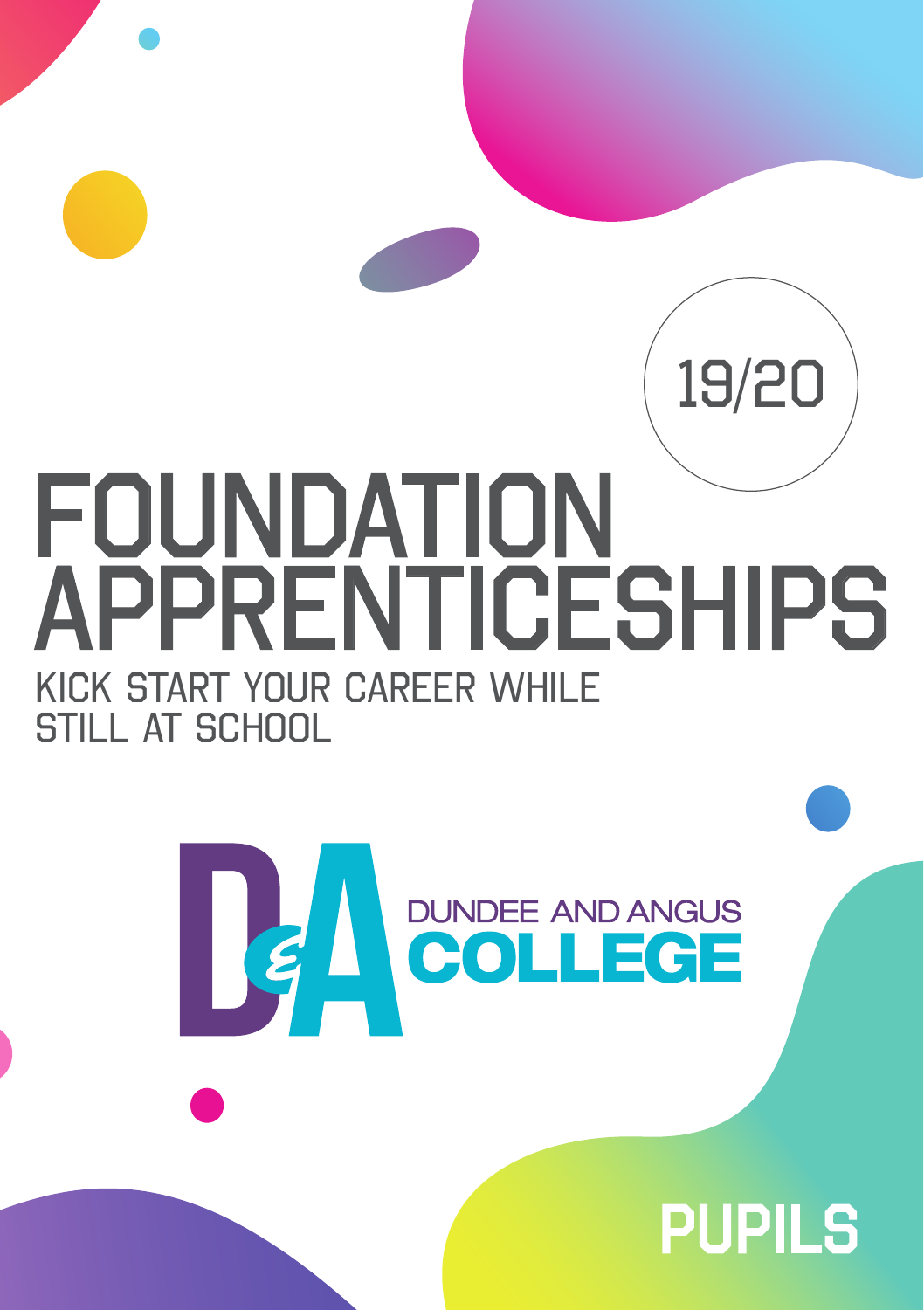# WHAT IS A **FOUNDATION** apprenticeship?

You can get a head start in your future career now with a Foundation Apprenticeship. An FA will give you **real-world experience** while you're **in fifth or sixth year.** It counts as one of your subject choices, is the **same level as a Higher** and gives you **valuable work experience.**

With this work-based learning opportunity you'll spend time between school, college and with an employer. You'll contribute to real-life projects in the work place which will complement what you'll be learning in the classroom and at college. And it all adds up to an industry-recognised qualification equivalent to 1-2 Highers.

Whether you want to go to **college or university**, do a further **apprenticeship** or go **straight into work**, a Foundation Apprenticeship can help.

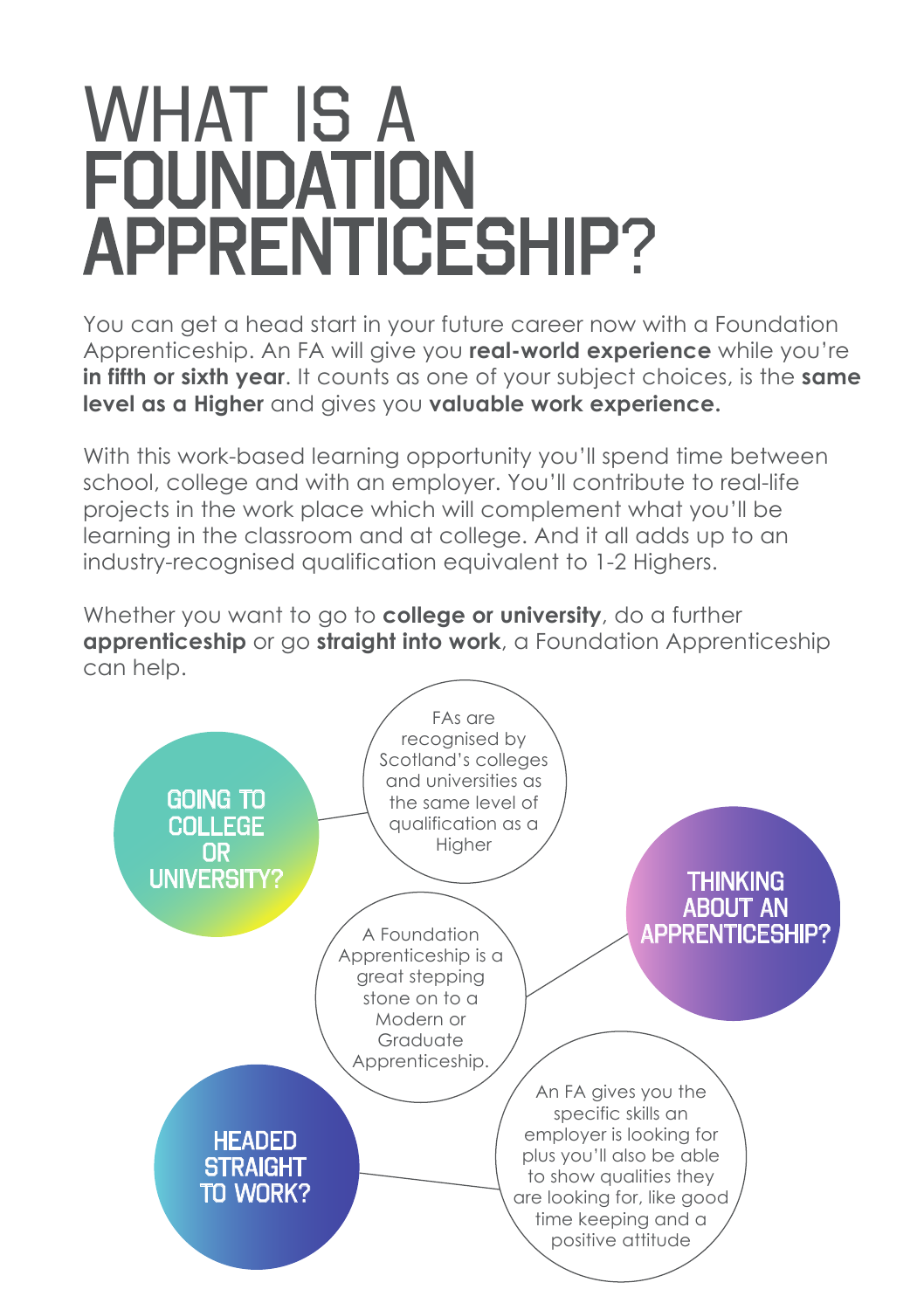# WHY CHOOSE A **FOUNDATION** apprenticeship?

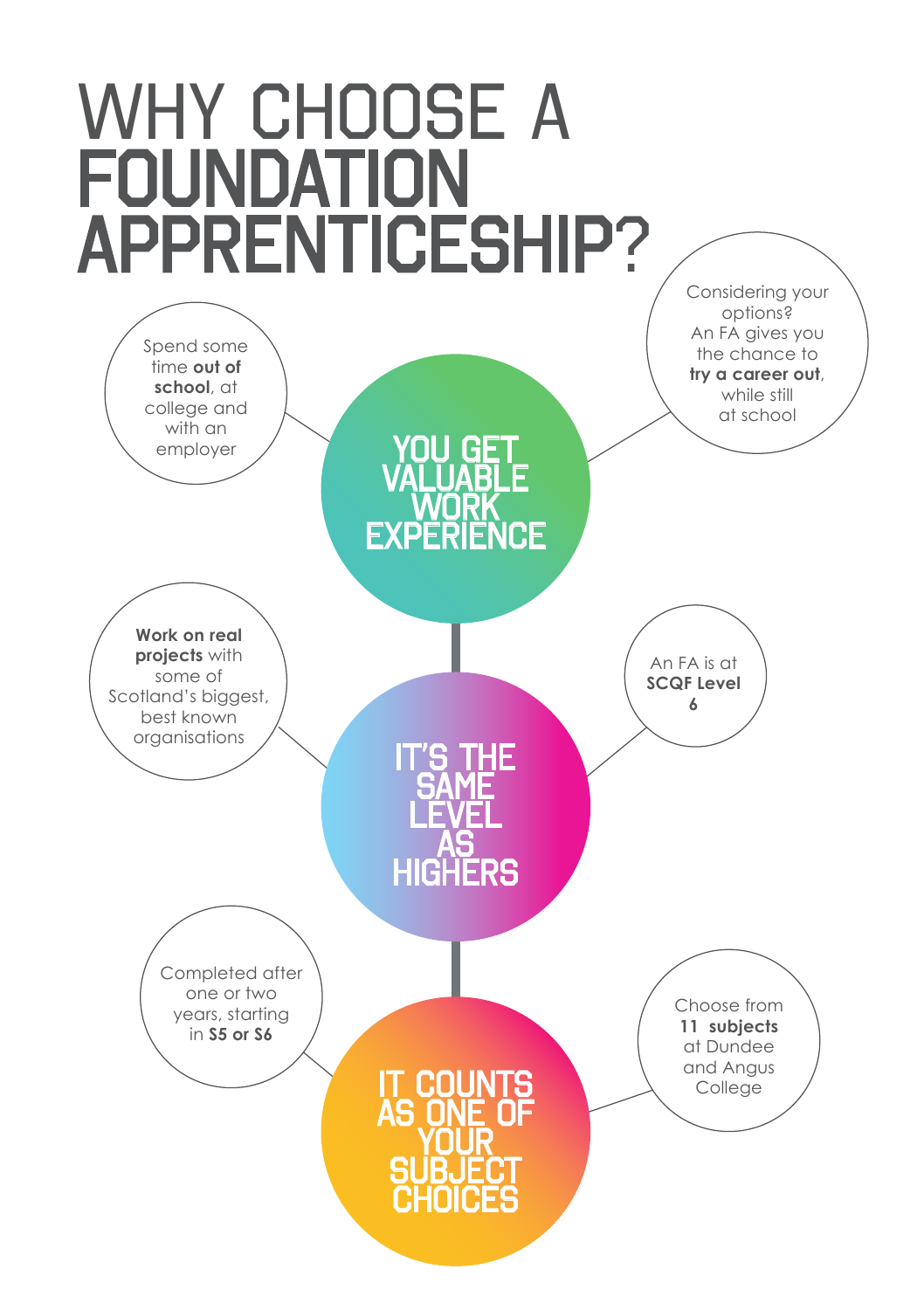# WHERE CAN A **FOUNDATION APPRENTICESHIP** TAKE YOU?

A Foundation Apprenticeship can lead to many different career paths including directly into college, employment, a Modern Apprenticeship, a Graduate Level Apprenticeship or University.

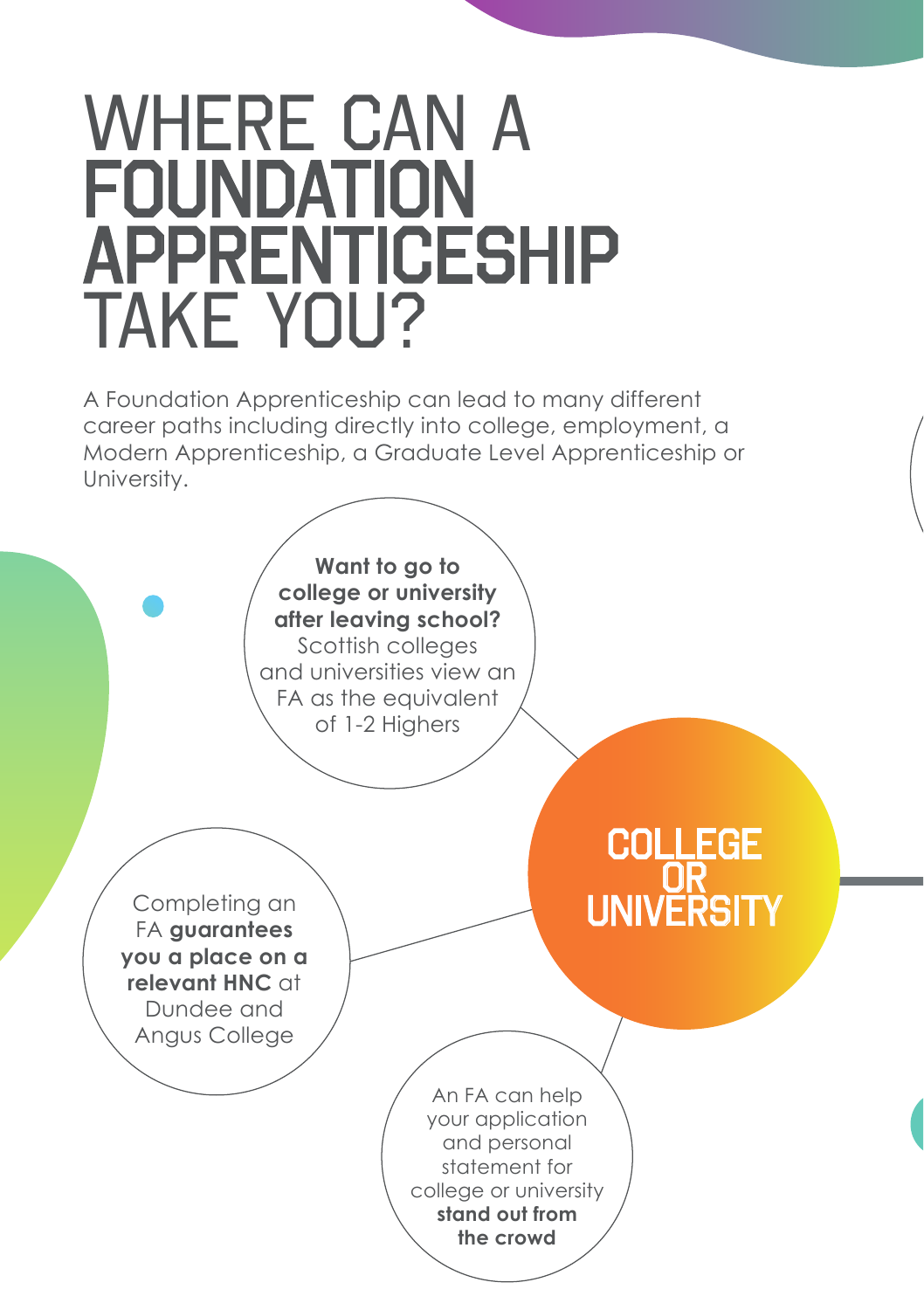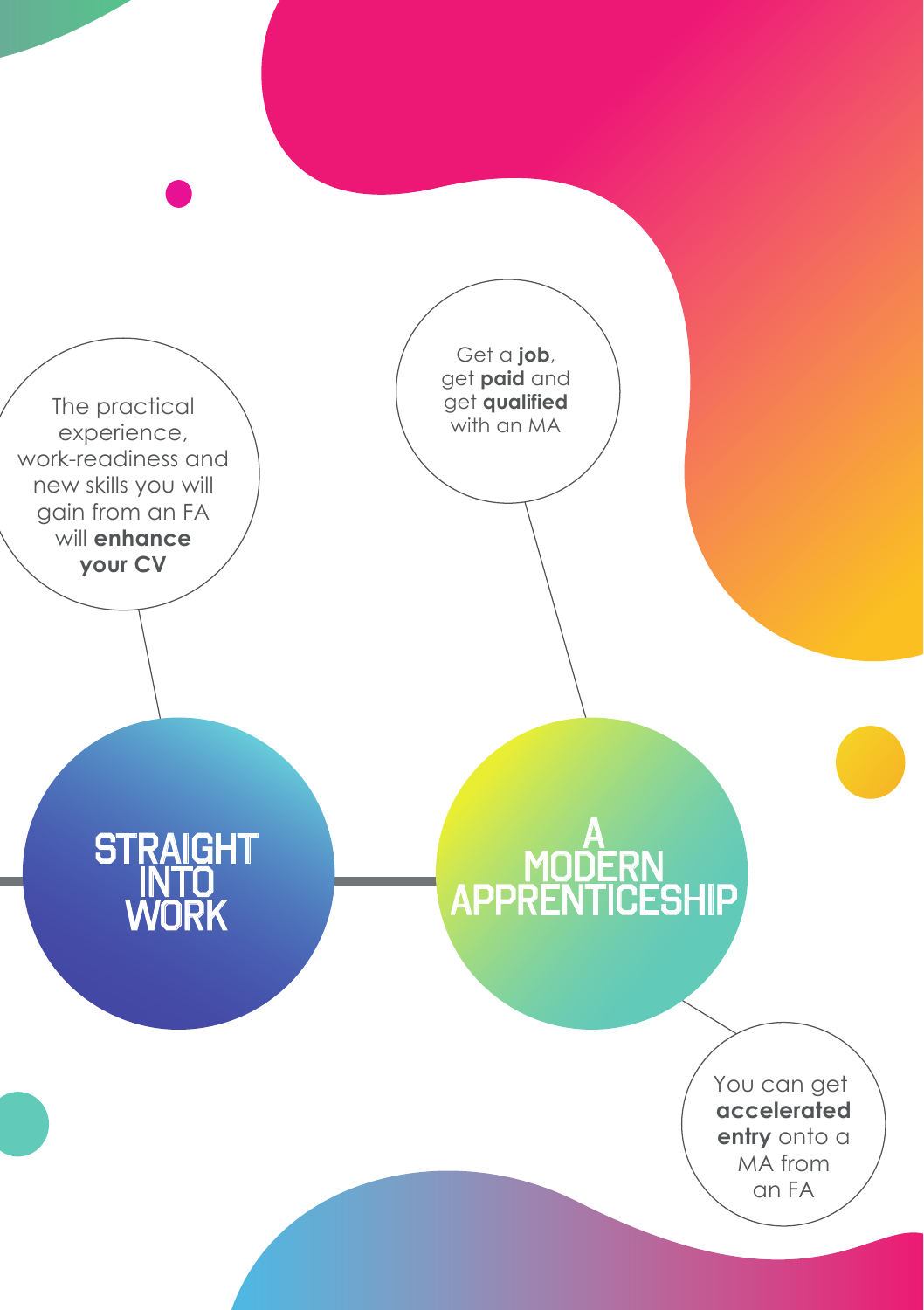### WHAT SUBJECT AREAS DOES D&A COLLEGE offer foundation apprenticeships in?

Dundee and Angus College delivers Foundation Apprenticeships in a wide range of areas with **strong future job prospects**.

We currently offer FAs in:



Foundation Apprentices will work directly with employers, through visits and placements. Companies who we are currently working with or have worked with in the past are:

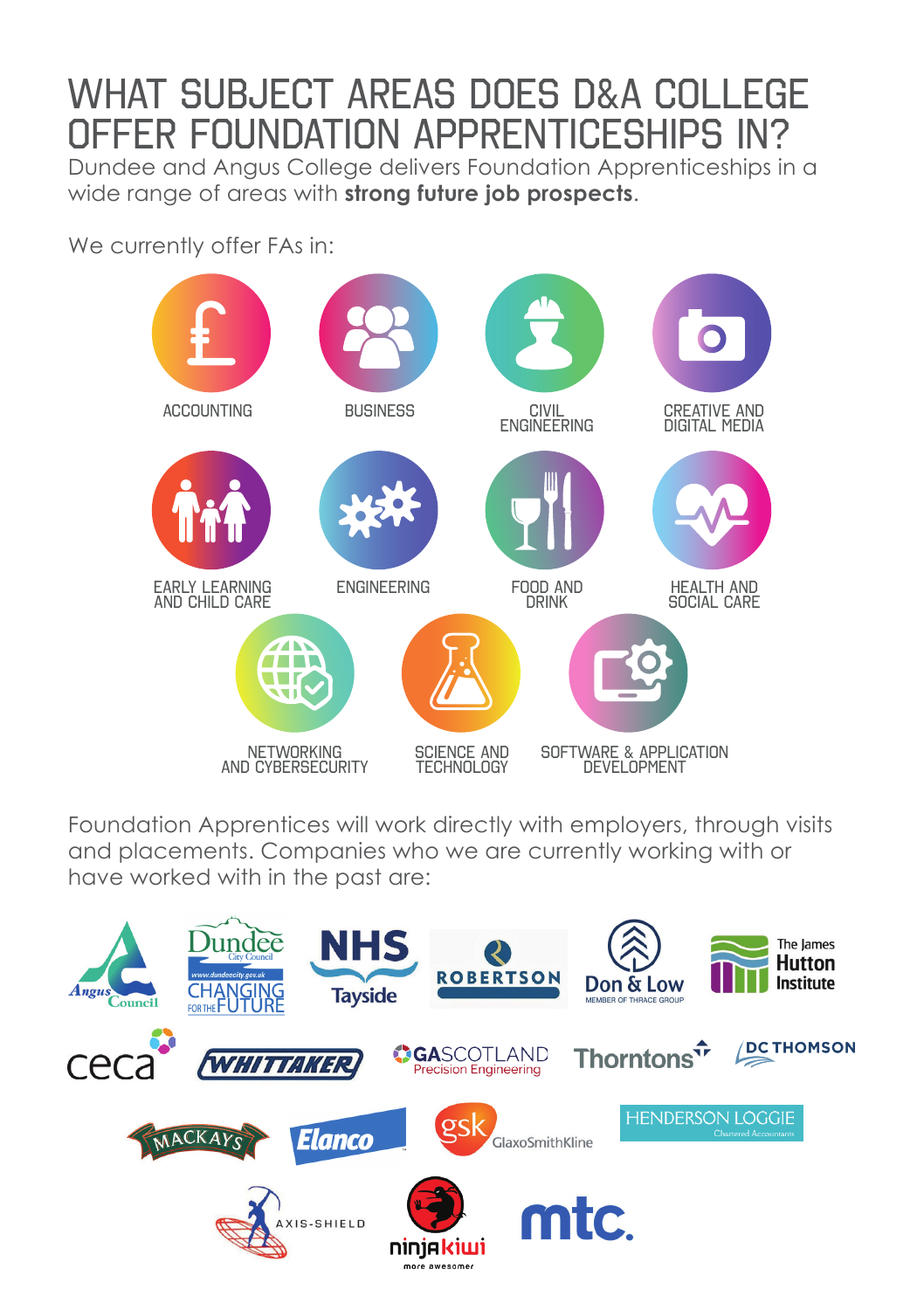## **ACCOUNTING**

If you're interested in a career in accountancy or finance, this Foundation Apprenticeship will give you the unique opportunity to get real workplace knowledge and experience plus an industry recognised qualification.

In Scotland, around 86,000 people are employed in the financial services industry. You could be working in jobs like: actuary, management accountant, insurance broker, insurance risk surveyor, economist, investment analyst and investment banker.

Many roles come with excellent salary and benefits packages, as well as the offer of training to progress your career further. There are also excellent prospects of working in different locations as you develop your career.

### **What will I learn?**

As well as gaining a holistic overview of the accountancy sector, you'll learn about recording financial accounting information (and bookkeeping), preparing financial information, indirect tax, analysing accounting information, management accounting and professional ethics for accountants.

Your Foundation Apprenticeship will also help you to develop core skills valued by employers, particularly communication, problem solving, working with others and time management. These transferable skills are necessary and highly desirable for working in a range of other related jobs.

### **Entry requirements:**

A good level of English and Mathematics (National 5). Taking a Business subject would be an advantage.

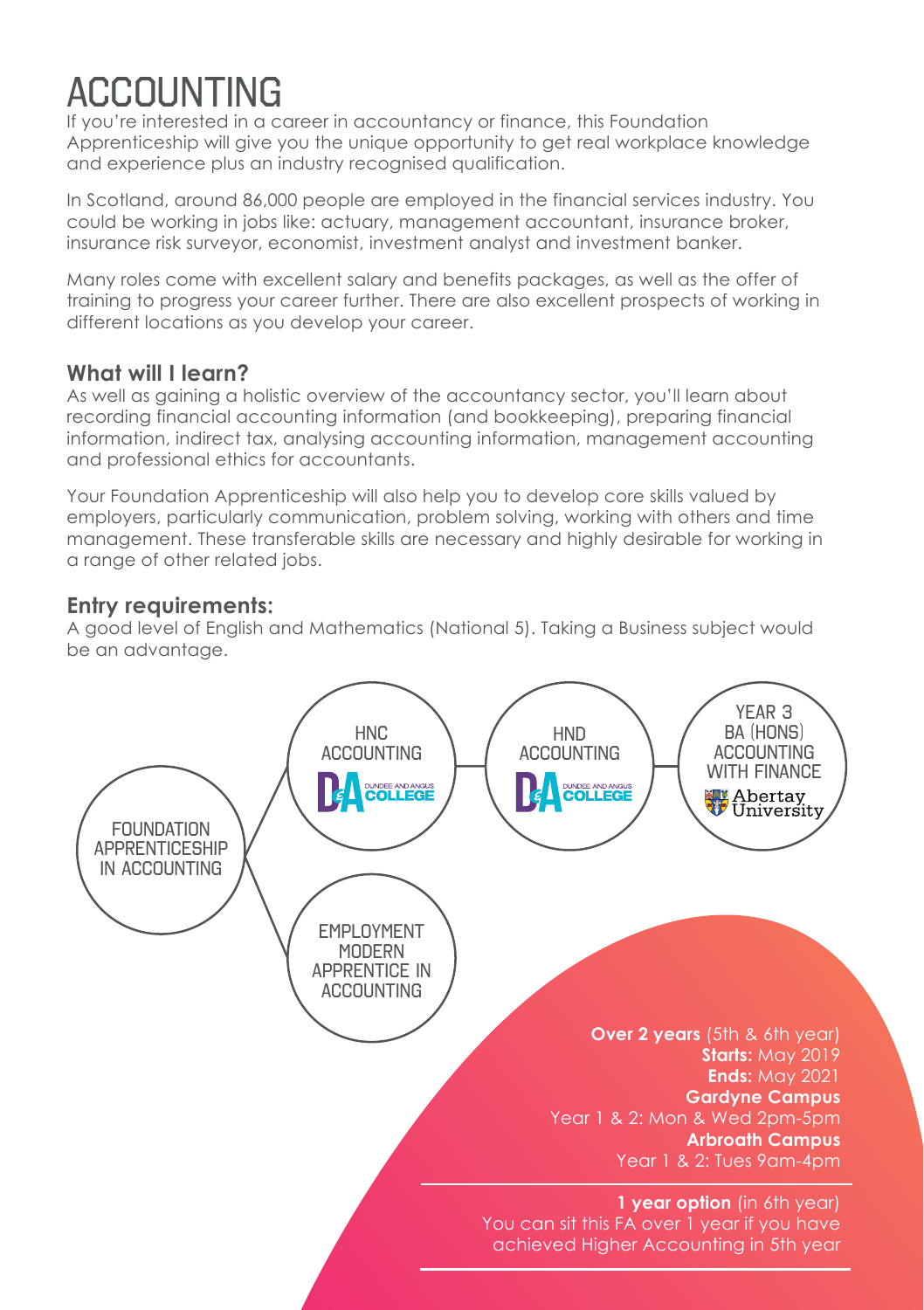### **BUSINESS**

As a business administrator or budding manager, you'll have a highly transferable set of knowledge and skills that can be applied in all sectors. This Foundation Apprenticeship is rooted in the highly respected profession of business administration. And, you'll get the opportunity to learn about other management and business priorities, such as: digital marketing, procurement, supply chain management and enterprise.

### **What will I learn?**

Your NPA in Business Skills will cover the following topics:

Understanding Business | Management of People and Finance | PC Passport: Working with IT Software – Word Processing and Presenting Information | PC Passport: Working with IT Software – Spreadsheet and Database | Contemporary Business Issues.

You'll complete the units of your SVQ in Business and Administration mainly in the workplace, as part of your placement. You'll learn how to plan, manage and improve your own performance in a business environment, communicate in a business environment, support other people to work in a business environment and design and produce documents in a business environment.

Your Foundation Apprenticeship will also help you to develop core skills valued by employers, particularly communication, problem solving, working with others and time management. These transferable skills are necessary and highly desirable for working in a range of other related jobs.

#### **Entry requirements:**

A good level of English and Mathematics (National 5). Taking a Business subject would be an advantage

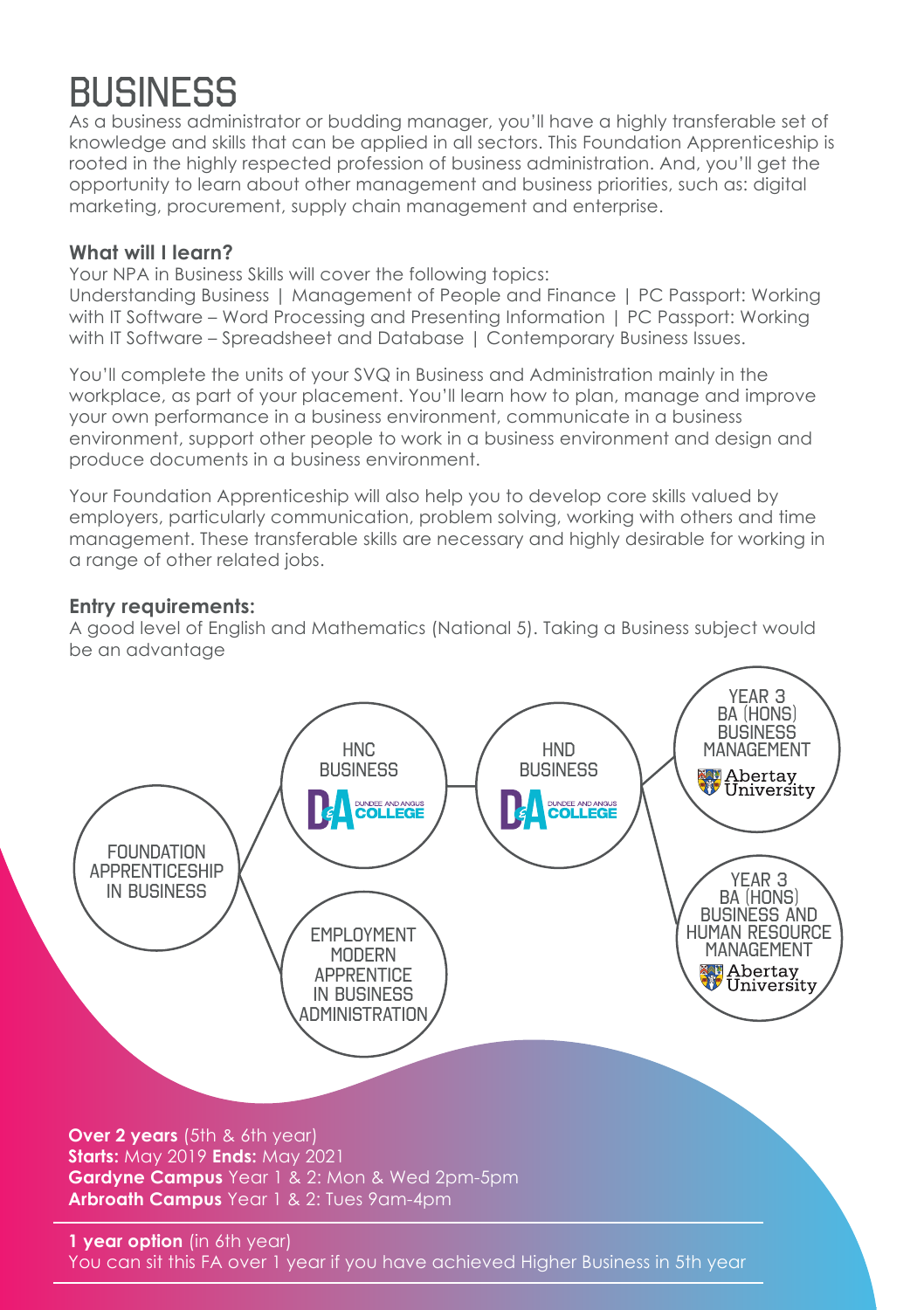# civil engineering

Civil Engineers build and shape the world. It's everything you see around us – from the roads and railways, to the schools, offices, hospitals and water supply. Civil engineering covers a huge range of jobs, like: civil engineering technician, quantity surveyor, town planner, structural engineer, construction manager and land surveyor. The industry's workforce is ageing and there is a demand for new, young engineers to fill the skills gap.

### **What will I learn?**

As part of your National Certificate, your mandatory topics will include: Civil Engineering Materials | Civil Engineering Project | Computer Aided Drafting: An Introduction | Construction Site Surveying: An Introduction | Health and Safety in the Construction Industry | Mechanics for Construction: An Introduction | Construction Engineering Mathematics

Your SVQ will be assessed as part of your work placement. You'll achieve one of the following: develop and maintain working relationships and personal development in construction or maintain professional relationships and practice in built environmental design.

Your Foundation Apprenticeship will also help you to develop core skills valued by employers, particularly communication, problem solving, working with others and time management. These transferable skills are necessary and highly desirable for working in a range of other related jobs.

### **Entry requirements:**

The Civil Engineering programme is designed for pupils starting their S5 year currently working towards or completed National 5 Mathematics or Physics and capable of progression to SCQF Level 6 Mathematics. All applicants must have a good level of written and spoken English and demonstrate a real interest in Civil Engineering.

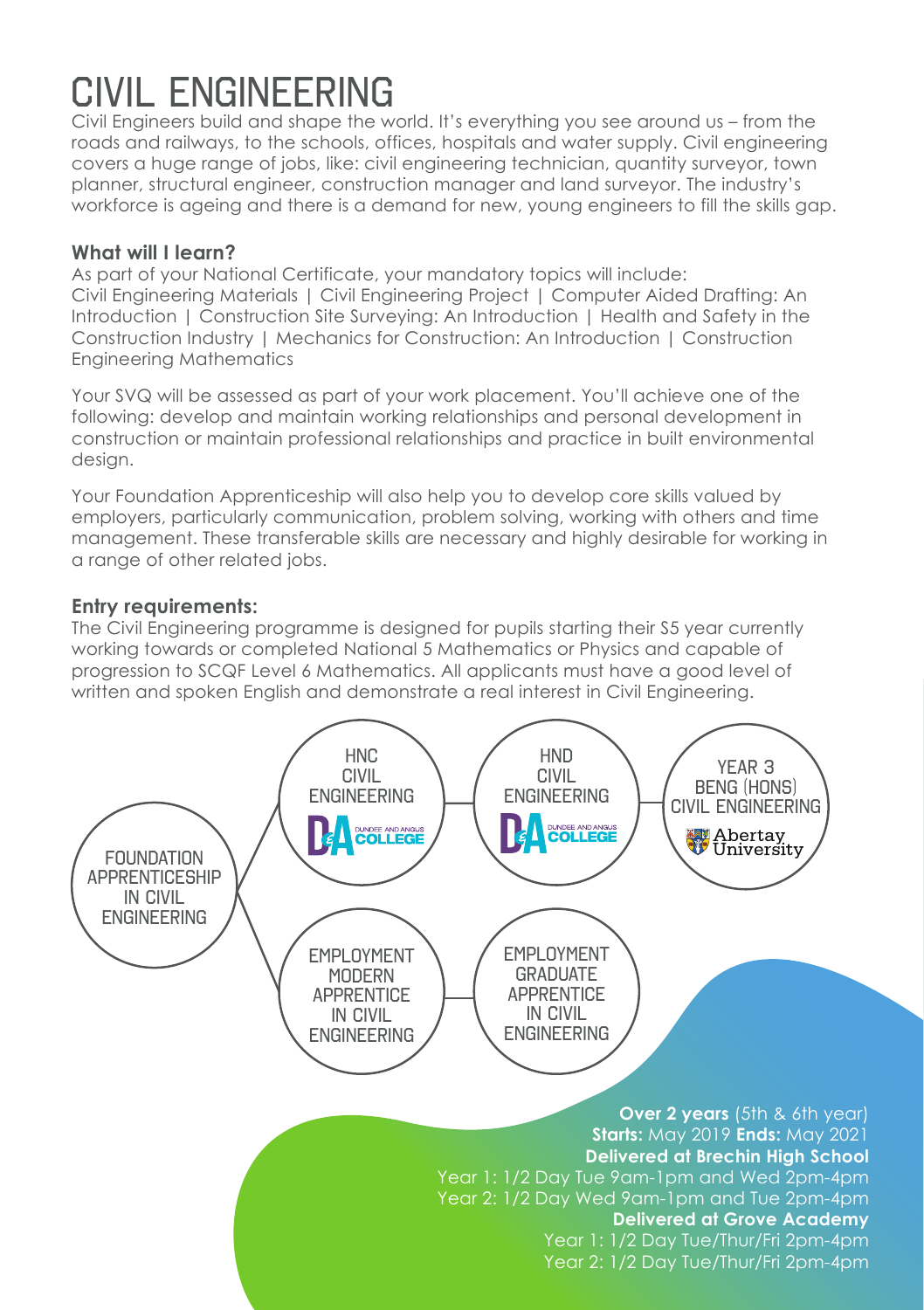## creative and digital media

There's a career for you in Scotland's thriving creative industry – whatever your interests. It's one of Scotland's most diverse sectors with a wide range of roles such as Creative Technologist, App developer, Data Analyst, Copy Writer, Games Artist or Digital Marketer

### **What will I learn?**

As part of your National Progression Award, your topics will include: Creative Industries: An Introduction – Scotland | Creative Industries: Understanding a Creative Brief | Media: Understanding the Creative Process | Storytelling for the Creative Industries

For your Diploma units, you'll be assessed as part of your work placement. You'll learn how to work effectively with others in the Creative Industries, ensure your own actions reduce risks to health and safety, communicate using digital marketing/sales channels and use digital and social media in marketing campaigns.

Your Foundation Apprenticeship will also help you to develop core skills valued by employers, particularly communication, problem solving, working with others and time management. These transferable skills are necessary and highly desirable for working in a range of other related jobs.

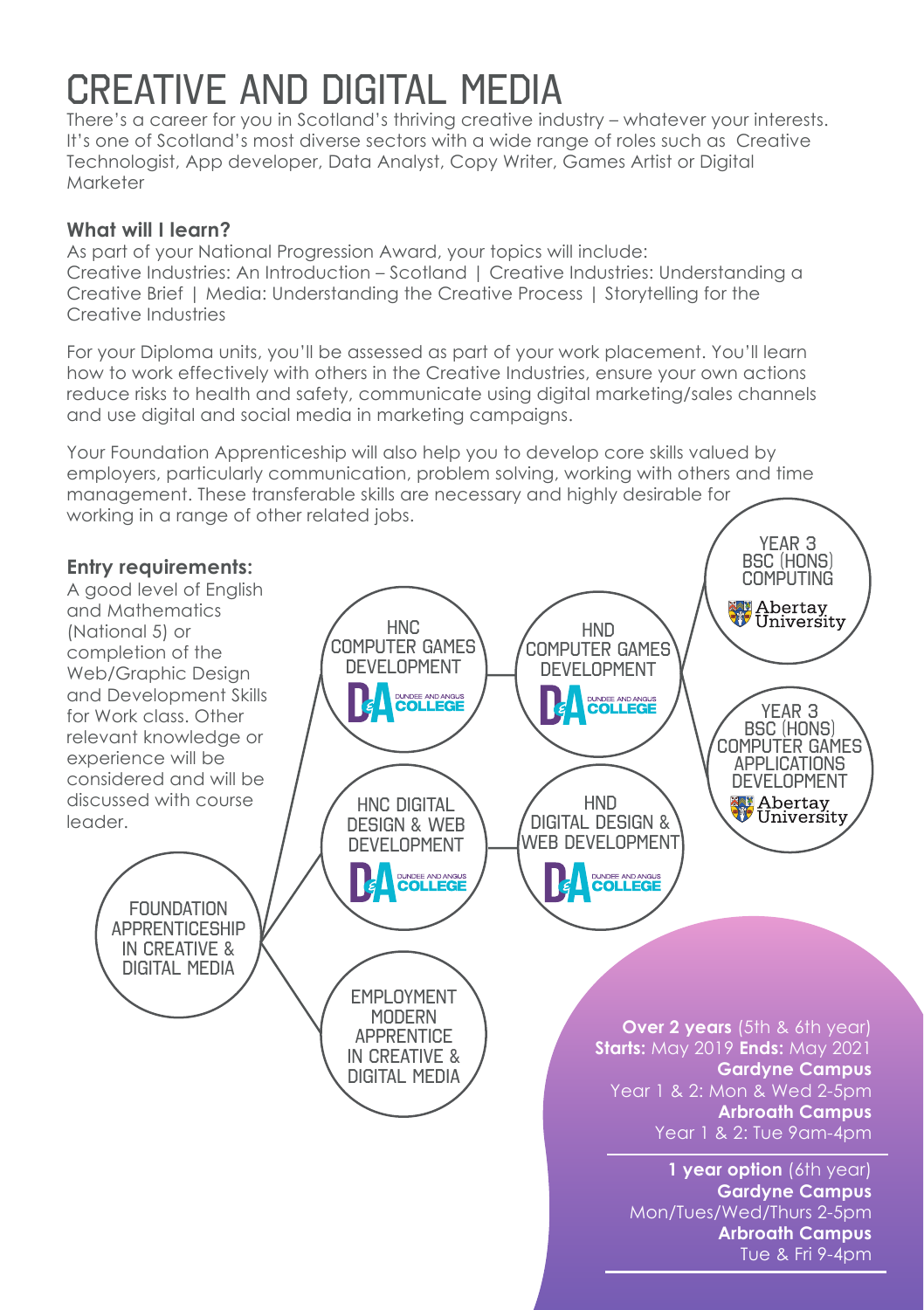# early learning and child care

Every child deserves the best start in life to grow up happy, healthy and confident. You can help make sure this happens. With this Foundation Apprenticeship, you'll be prepared for a wide range of different childcare roles. Look after young children as a nanny, nursery worker or childminder. Organise fun activities which help young people build their self esteem as a playworker. Give children and their families vital support as a social worker.

In Scotland, over 203,000 people work in social services. The number of jobs are still growing, and there are great opportunities for progression, too.

### **What will I learn?**

For your National Progression Award, your topics will be:

Safeguarding of Children and Young People | Play for Children and Young People | Communication with Children and Young People | Development of Children and Young People | Promote the Wellbeing and Safety of Children and Young People

To achieve your SVQ units, you'll be assessed as part of your work placement. You'll learn how to support effective communication, support the health and safety of yourself and individuals, develop your own knowledge and practice and support the safeguarding of children.

Your Foundation Apprenticeship will also help you to develop core skills valued by employers, particularly communication, problem solving, working with others and time management. These transferable skills are necessary and highly desirable for working in a range of other related jobs.

#### **Entry requirements:**

A good level of English and Mathematics (National 5). Must demonstrate a genuine interest in working with children.

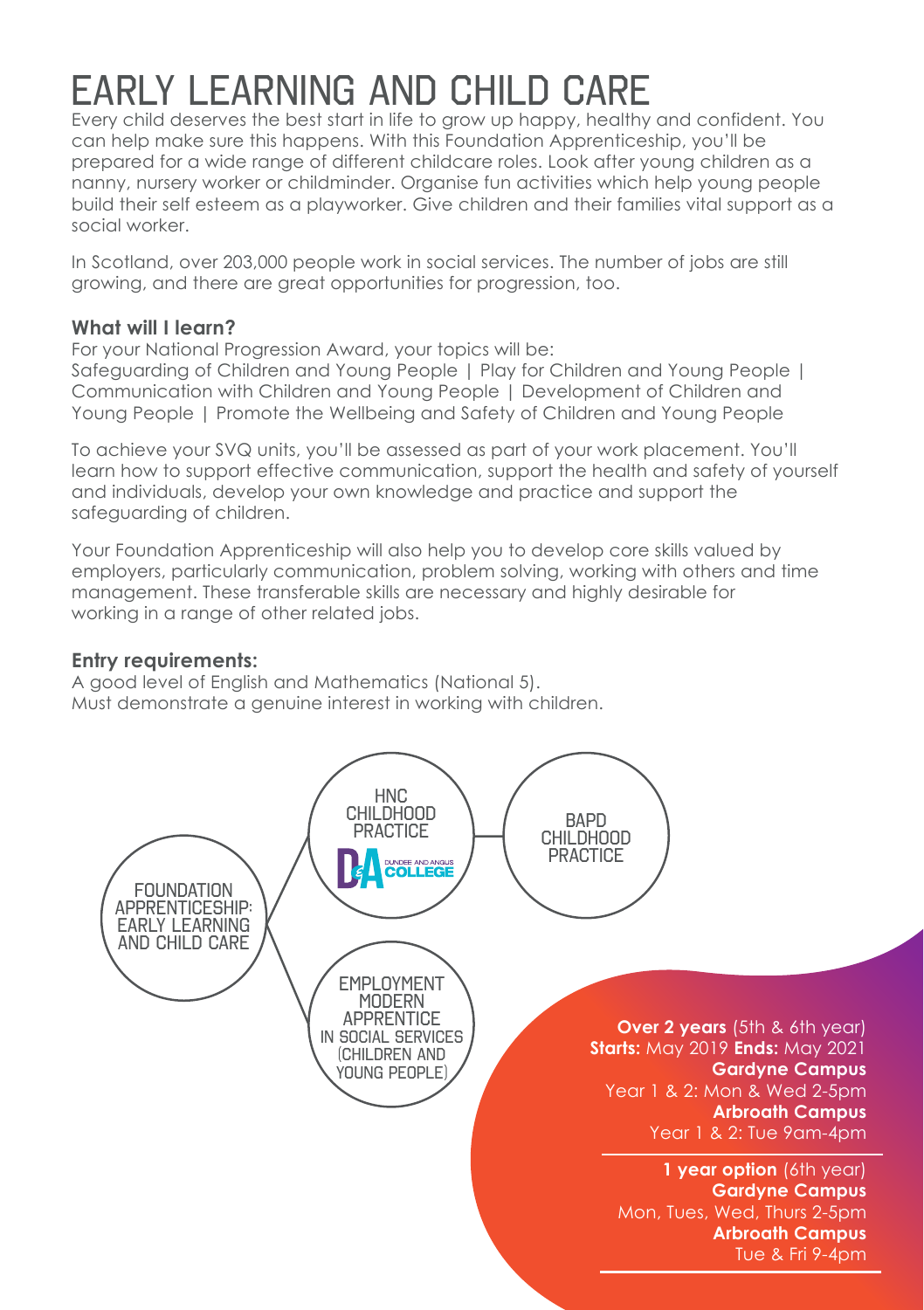### **ENGINEERING**

Engineers bring ideas to life. They design, create, test and improve all sorts of products and processes. From James Watt's steam engine to Andy Scott's Kelpies, Scotland is great at engineering. It's an industry offering careers in a range of sectors including space, aviation, transport, medicine, technology and fashion. You could become an aerospace engineer, chemical engineer, electrical engineer, mechanical engineer or naval architect. You won't always be sitting at a desk and could be working in a laboratory, at sea, underground or a recording studio.And, there's a huge demand for new engineers. Companies are projected to need 182,000 people with engineering skills each year to 2022 in the UK. There's never been a better time to start your engineering career.

### **What will I learn?**

The topics you learn as part of your National Certificate will depend on the area of engineering you choose to study. These include:

Engineering Systems | Mechanical Engineering | Aeronautical Engineering | Electrical Engineering | Fabrication and Welding Engineering | Manufacturing Engineering | Measurement and Control Engineering

To achieve your SVQ units, you'll be assessed as part of your work placement. You'll learn how to comply with statutory regulations and organisational safety requirements, use and interpret engineering data and documentation and work efficiently and effectively in engineering.

Your Foundation Apprenticeship will also help you to develop core skills valued by employers, particularly communication, problem solving, working with others and time management. These transferable skills are necessary and highly desirable for working in a range of other related jobs.

### **Entry requirements:**

This programme is designed for pupils starting their S5 year working towards National 5 Mathematics and Physics and can demonstrate their ability to work at Level 6 Mathematics and beyond. All applicants must have a good level of written and spoken English and demonstrate a real interest in engineering.

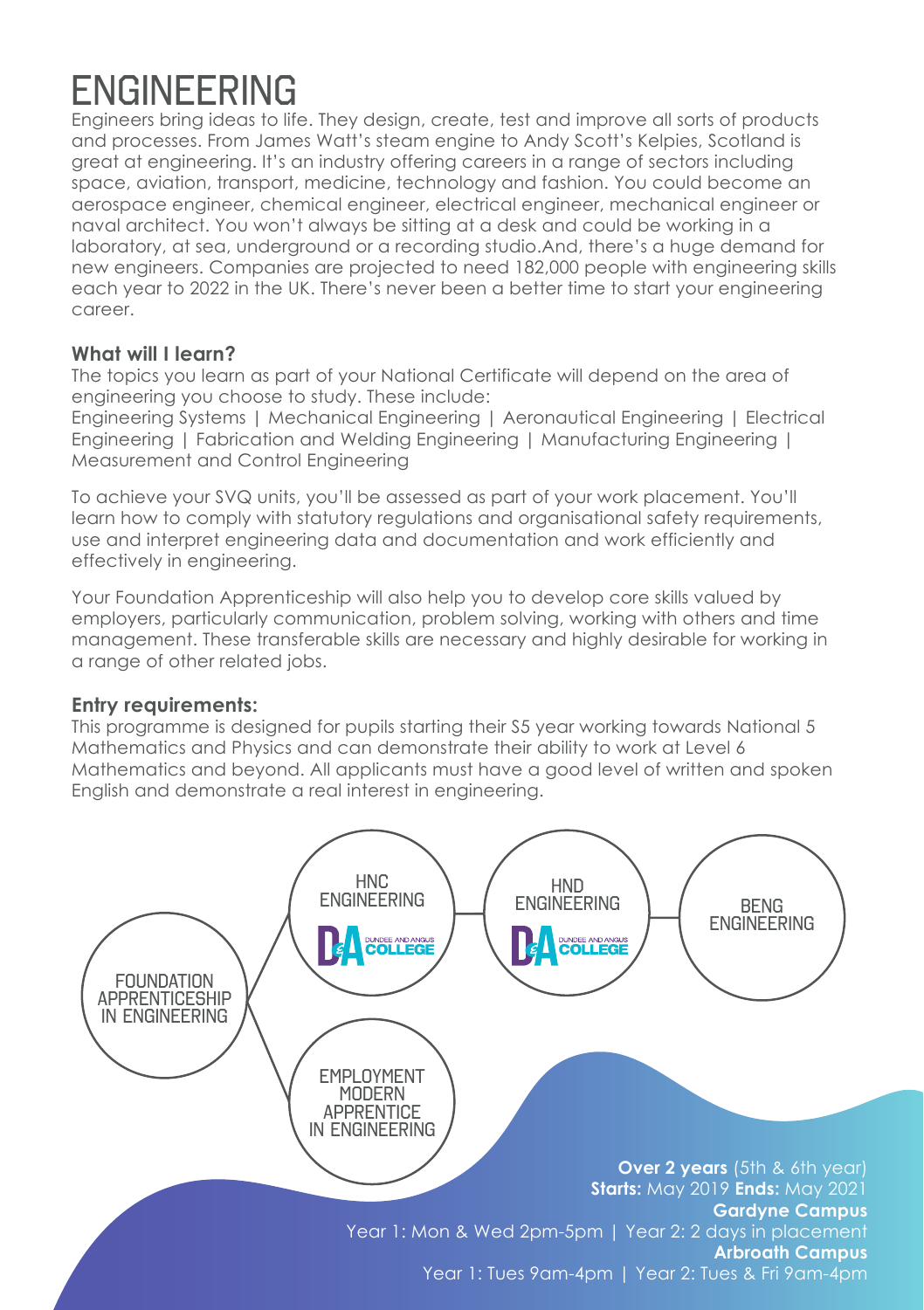## food and drink

For anyone looking to pursue a career as a scientist, technologist or engineer, the Food and Drink sector offers a great range of challenging and rewarding opportunities which include speedy pathways to promotion. As a food scientist, a food technologist or product designer, you could help create the products of the future. And, there's a growing demand for engineering roles like agricultural engineer, electrical engineer and mechanical engineer within the industry.

There continues to be significant career opportunities across all occupations within the Food and Drink sector, the biggest in Scotland. We'll always need food, so there will always be jobs! The sector will need 19,000 bright and highly trained new recruits by 2024 to meet skills needs, and by working towards the Foundation Apprenticeship in Food and Drink Technologies, you can be part of it.

### **What will I learn?**

Your National Progression Award (NPA) will cover topics like: Food Manufacturing: Fundamentals of Food Science | Food Manufacturing: Food Production | Food Manufacturing: Commercial and Social Drivers Food Manufacturing: Sustainability | Elementary Food Hygiene | Elementary Health and Safety.

Your learning will be hands-on, reflecting the practical nature of food manufacturing and the SVQ units will be assessed when you are in a work placement. During this time, you'll learn how to develop a new product in a food business, improve food safety in manufacture, develop working relationships with colleagues and promote and support creative thinking in a food business.

Your Foundation Apprenticeship will also help you to develop core skills valued by employers, particularly communication, problem solving, working with others and time management. These transferable skills are necessary and highly desirable for working in a range of other related jobs.

### **Entry requirements:**

A good level of English (National 5). Taking a Science or Food Technology subject would be an advantage

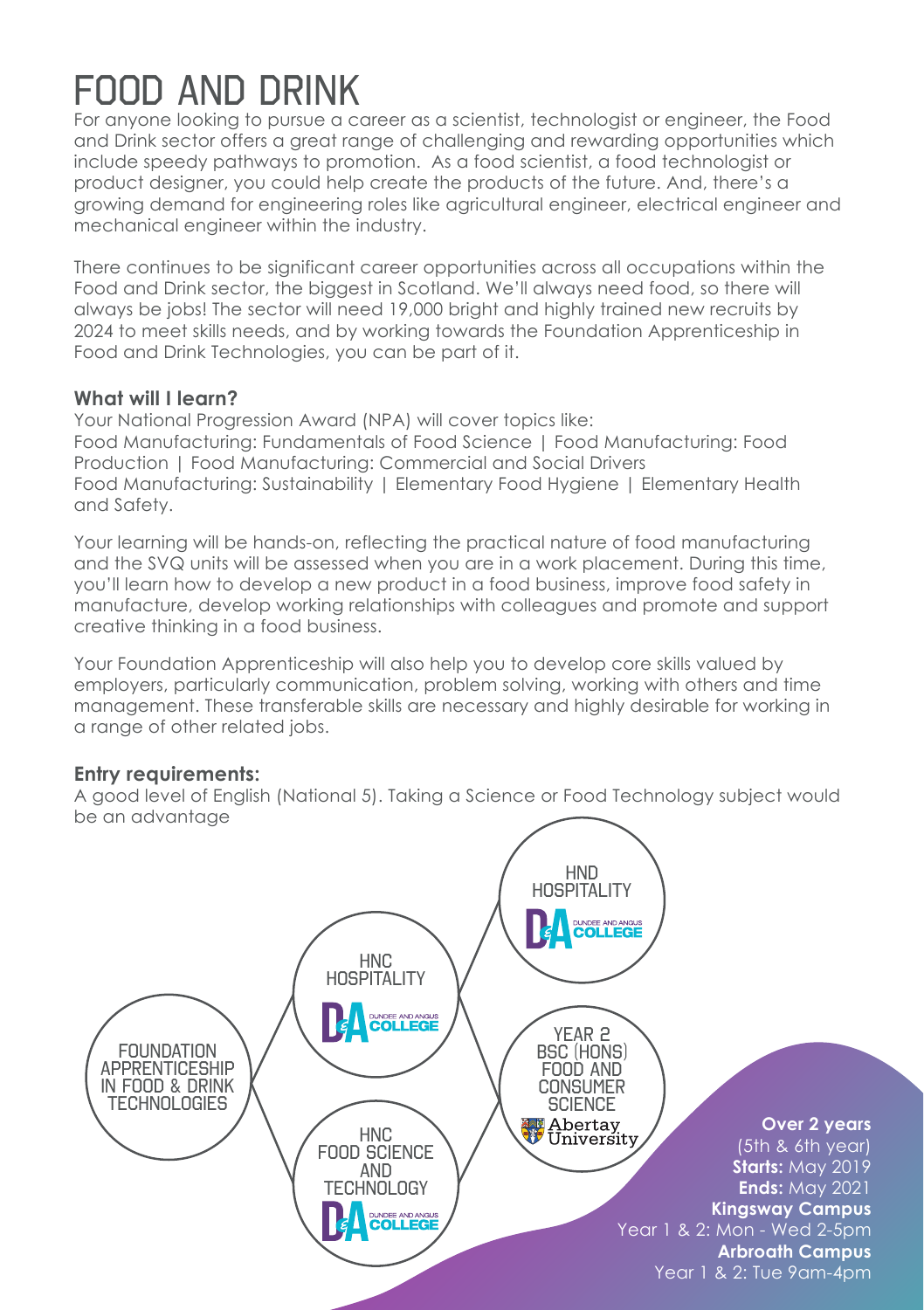# health and social care

People are at the heart of healthcare and social services. If you have a passion for improving lives and helping others, a career in this rewarding field could be for you. An FA in Social Services and Healthcare helps you prepare for a career in a care setting eg, with older adults, people with mental health problems, homeless people, people with addiction issues, care experienced and looked after children and young people. Over 161,000 people are currently employed by NHS Scotland. The number of jobs are still growing, and there are great opportunities for progression, too.

### **What will I learn?**

For your National Progression Award, your topics will be: Social Services in Scotland | Safeguarding People | Communication in Care Relationships | Safe Practice and Wellbeing in Social Services | Human Development and Social Influences.

To achieve your SVQ units, you'll be assessed as part of your work placement. You'll learn how to support effective communication, support the health and safety of yourself and individuals, develop your own knowledge and support the safeguarding of individuals.

Your Foundation Apprenticeship will also help you to develop core skills valued by employers, particularly communication, problem solving, working with others and time management. These transferable skills are necessary and highly desirable for working in a range of other related jobs.

### **Entry requirements:**

A good level of English and Mathematics (National 5). Must demonstrate a genuine interest in this vocational area.



**Gardyne Campus:** Mon/Tues/Wed/Thurs 2-5pm | **Arbroath Campus:** Tue & Fri 9-4pm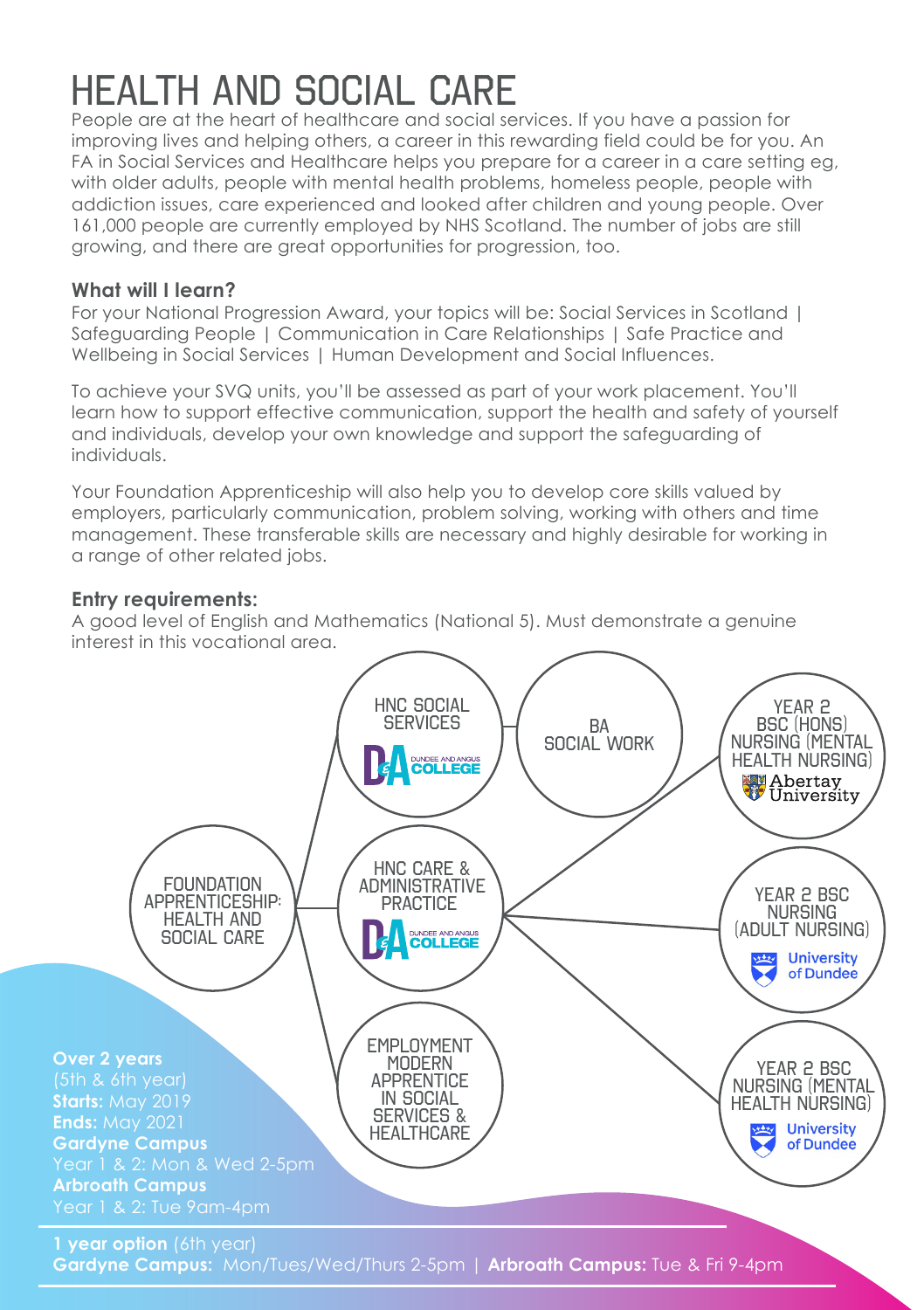# networking and cybersecurity

In Scotland, over 90,000 people work in digital technology roles, and salaries are growing almost twice as fast as the average. The current average full-time salary for digital technology roles is £37,500, which is over 30% higher than the Scottish average of £28,000. So, there's never been a better time to start your ICT career. A Foundation Apprenticeship in IT: Hardware and System Support could lead to jobs like: cyber security analyst, IT support technician, security administrator and network manager.

### **What will I learn?**

Your National Progression Award (NPA) will cover Security Fundamentals, Network Fundamentals and Server Administration Fundamentals.

In S6, you'll work in a hands-on, practical way as part of your work placement, towards achieving the five units of your Diploma: Personal Effectiveness | Health and Safety in IT and Telecom | IT and Telecom System Operation | Testing IT and Telecom Systems | Working with IT and Telecoms Hardware and Equipment.

Your Foundation Apprenticeship will also help you to develop core skills valued by employers, particularly communication, problem solving, working with others and time management. These transferable skills are necessary and highly desirable for working in a range of other related jobs.

### **Entry requirements:**

A good level of English and Maths (National 5). Other relevant knowledge or experience will be considered and will be discussed with the D&A College course leader.

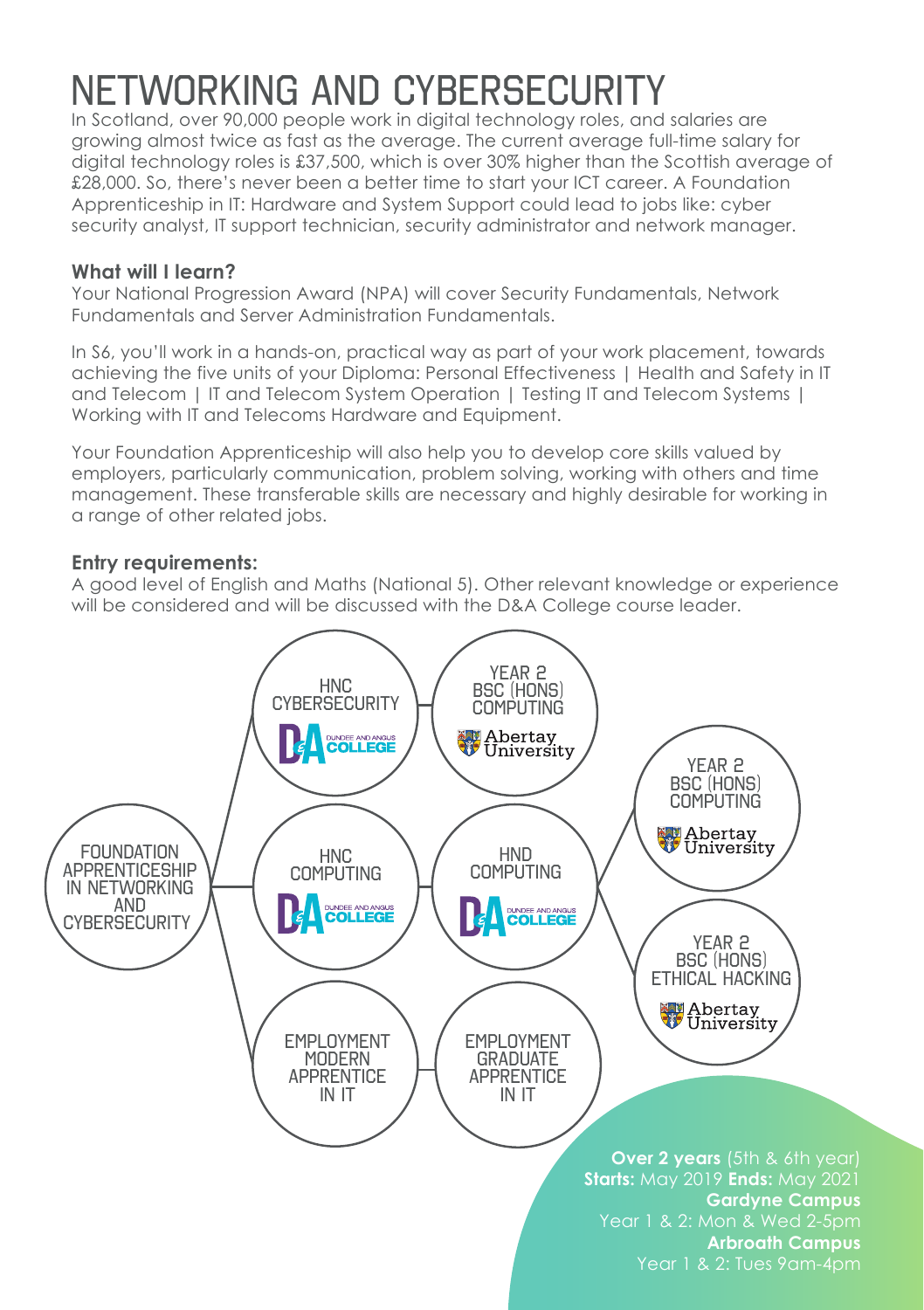# science and technology

Scotland has a thriving life science and related science sector, which consists of just over 630 organisations. There are over 7,500 roles within life sciences related operations, like: biomedical scientist, biotechnologist, biochemist, laboratory technician, marine biologist and geoscientist. These roles span across industry, universities, schools, further education colleges and NHS.

With a Foundation Apprenticeship in Scientific Technologies, you'll be getting into a career with lots of opportunities. There is a great and growing demand for more young workers with Science, Technology, Engineering, and Maths (STEM) skills and qualifications. And, on average, those working in STEM careers earn 20% more than those working in other fields.

### **What will I learn?**

Your National Progression Award (NPA) will cover: Laboratory Safety, Mathematics for Science, Fundamental Chemistry: An Introduction and Experimental Procedures: Science

In S6, you'll be assessed in real life situations in the workplace. You'll learn how to: Follow health and safety procedures for scientific or technical activities, carry out scientific or technical tests using manual equipment and prepare compounds and solutions for scientific or technical use

Your Foundation Apprenticeship will also help you to develop core skills valued by employers, particularly communication, problem solving, working with others and time management. These transferable skills are necessary and highly desirable for working in a range of other related jobs.

### **Entry requirements:**

You will be required to have a Science and English qualification at National 5, demonstrate your ability to work at Level 6 and beyond and show that you have a genuine interest in participation in a work-based programme.

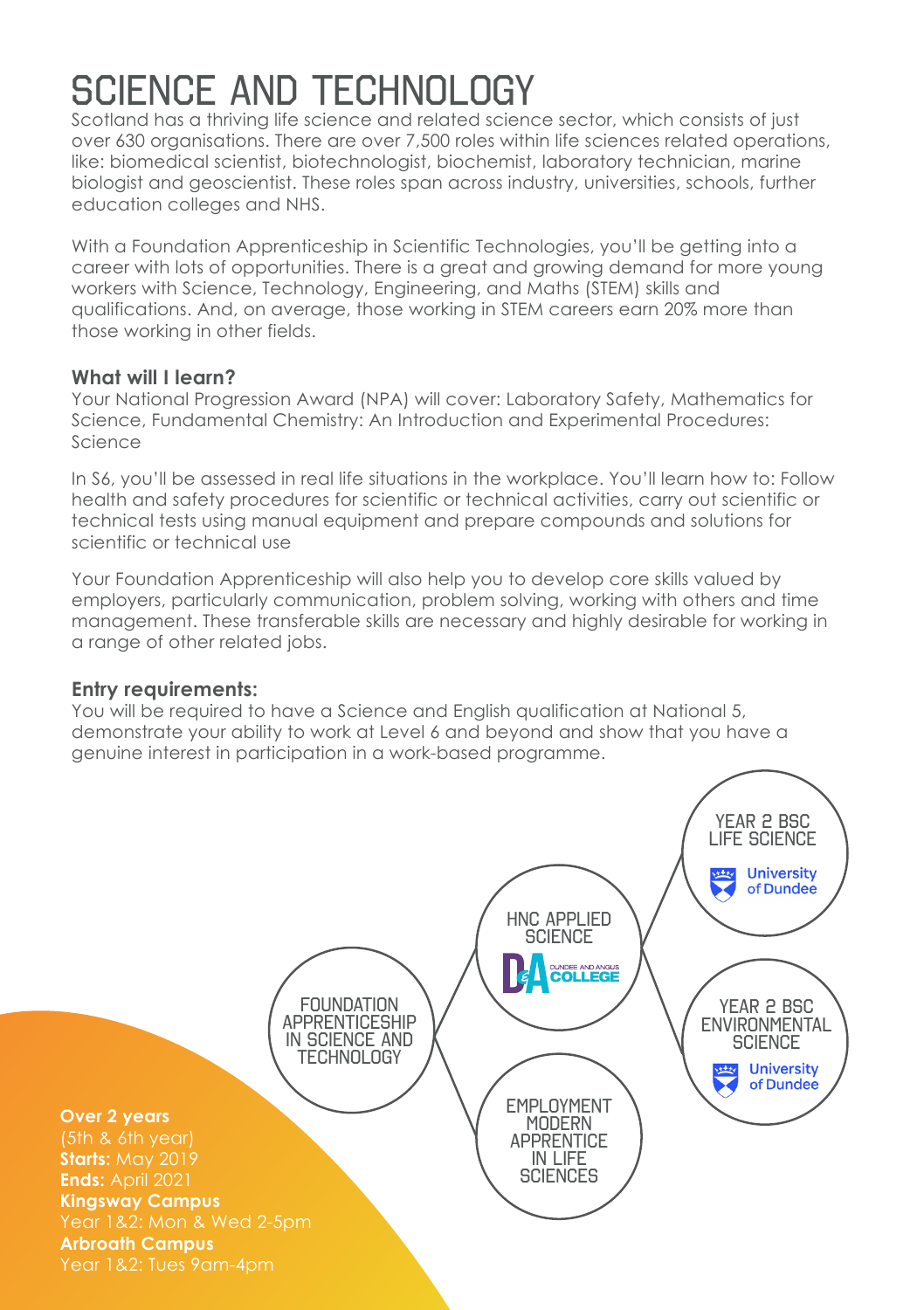## software & applications development

In Scotland, over 90,000 people work in digital technology roles, and salaries are growing almost twice as fast as the average. With this Foundation Apprenticeship, you'll be setting yourself up for roles that are in demand not just now, but in the future too. As a software or web developer, you can use your skills to create programs, robotic systems, apps and websites. As a database administrator or network manager you'd design and build computer systems to store and manipulate vital information.

### **What will I learn?**

For your National Progression Award, your topics will be: Computing Applications: Development | Computing: Authoring a Website | Software Design and Development

In S6, you'll work in a hands-on, practical way as part of your work placement, towards achieving the five units of your Diploma: Data Modelling | Investigating and Defining Customer Requirements for IT and Telecoms Systems | Health and Safety in IT and Telecom | Personal Effectiveness

And one of the following: Event Driven Computer Programming, Procedural Programming or Object Oriented Computer Programming

#### **Entry requirements:**

A good level of English and Maths (National 5) or completion of the Web/Graphic design and development skills for work class. Other relevant knowledge or experience will be considered and discussed with the D&A College course leader